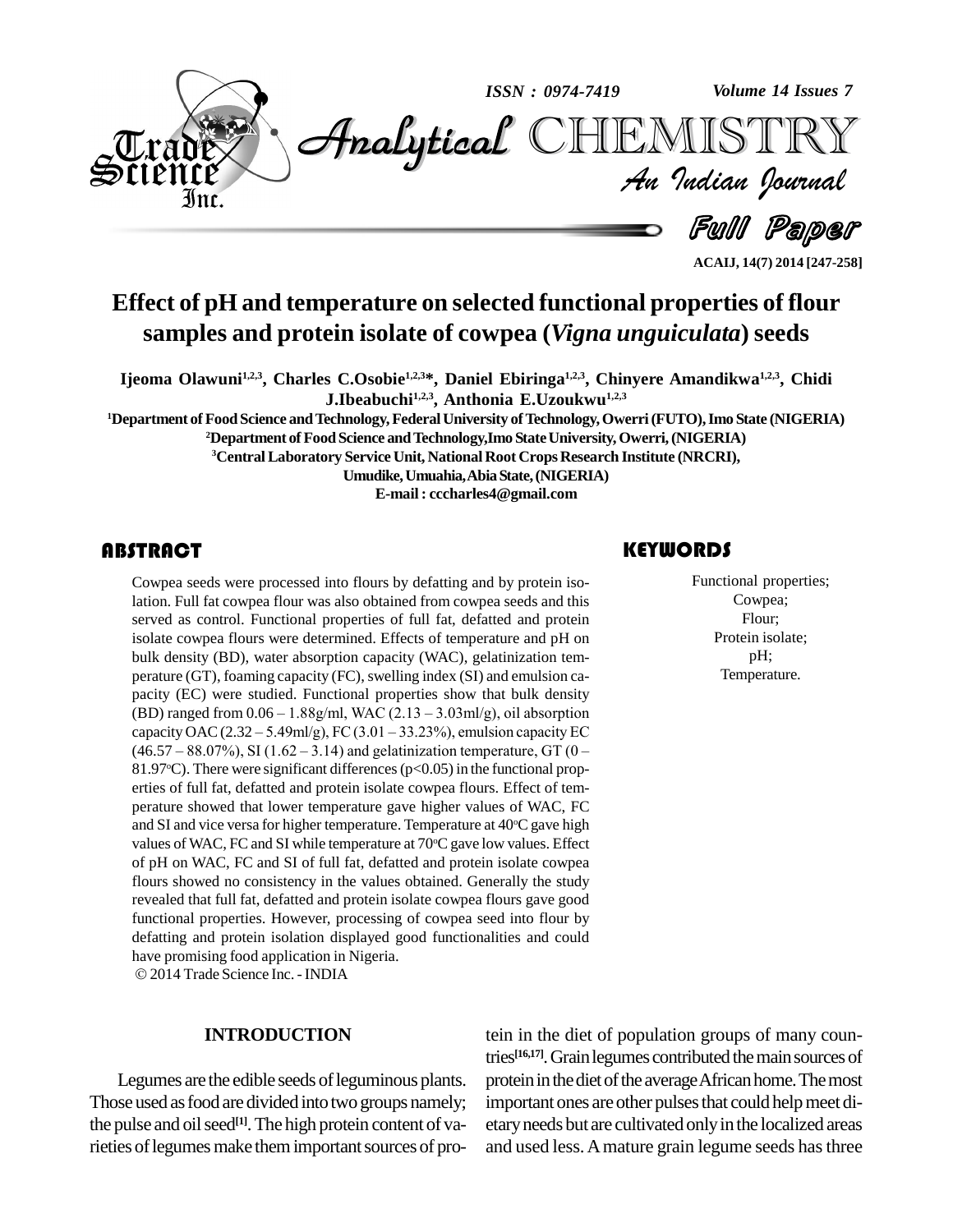major components  $-\theta$  the seed coat (testa and hull), the cotyledon and the embryo axis<sup>[7]</sup>. Leguminous seeds are wares important sources of protein, energy and other nutrients in the diet of large population group around the world forming an excellent source of thiamine and contributing appreciable quantities of the other water soluble vitamins (riboflavin, niacin and pyridoxine and of the minerals (phosphorus, iron, calcium, and magnesium)<sup>[4]</sup>.

Cowpea is among the dry leguminous seeds cultivated for food in the eastern part of Nigeria, where it is popularly known as *Akidi*, it is consumed as portage after prolonged intomoi-moi or*Akara*while the young immature are used as vegetables, the main meal dishes can be prepared from the grain.Cowpea is of major importance to the likelihood of millions of relatively poor people in less developed countries of the tropics because it provides a cheap source of good nutrition.Due to the high protein content of cowpea seeds, it could be used to complement protein obtained from grains such as rice and starchy foods live cassava and plantain<sup>[9]</sup>. Also the were s high protein content of cowpea flour could be substituted or blended with wheat flour to produce bread, leavened dough that are of acceptable qualities. Cowpeas are a major source of dietary protein in developing countries. As animal protein is expensive in order to alleviate protein energy, malnutrition and product diversification of cowpea, greater attention should be paid to its exploitation. The objective of this study therefore was to find out the functional properties of flour produced from cowpea by defatting, protein isolation and dehulled full fat, determine the effects of pH and temperature on some of these functional properties so as to ascertain its potential in food formulation.

#### **MATERIALSAND METHOD**

#### **Source of material**

*An*Analytical(NRCR), Umudike,Umuahia,Abia State. Cowpea seed in the project work were obtained from Nkwo Umuezeala, a local market in Isiala Mbano, Imo State, Nigeria. Laboratory and other facilities used in the practical were sourced from central laboratory service unit of National Root Crops Research Institute

#### **Equipment**

**Indiana**, Abia S<br>**Indiana** balance,<br>IISTRY<br>*Indian Iournal* Equipment and instrument used in this study included the satorious digital weighing balance, cabolite electric

CHEMISTRY

oven, colab electric centrifuge, general laboratoryglass wares, pH meter, thermometer, Authur Thomas laboratory mill and retort stand, stop watch, etc.

#### **Chemical and reagents**

The chemical and reagents used in the project were of analytical grade (Analar) and they include hydro chloric acid, and ethanol.

#### **Sample preparation**

Prior to isolation of protein, cowpea seeds were processed. The method described by Okezie and Bello<sup>[2]</sup> was employed. First, the bean seeds were sorted manually to remove extraneous materials like dirt, residue, shriveled and diseased seeds. The healthy wants were used.

#### **Production of fullfat of cowpea flour**

In the production of full fat cowpea flour, dry seeds were soaked in water for 30minutes; and the seeds were manually dehulled to separate the seeds coats from the cotyledon, the dehulled seeds were derived in the oven at temperature of 30°C for 48hours before they were found with a laboratory mill, the sample was sieved through a 0.5mm sieve to obtain flour sample analysis.

#### **Production of defatted cowpea flour**

The full fat flour sample was soaked in the solvent at 1.5 (w/v) ratio and allowed to stand overnight at room temperature. The next day the mixture was filtered with filtration apparatus. The defatted flour was air dried for 8hours and pulverized in a mortar part of the defatted flour wasset aside for analysis while the rest were used for the production of protein isolate.

#### **Production of protein isolate**

The protein isolation was done following the method described by Okezie and Bello **[2]**. 70g of flour with 1400ml of water was mixed to form a  $1:20$  (w/v) ratio of slurry. The solution at pH 6.37 was allowed to settle for 3 hours. The spent residue was separated from the dissolved protein extract by decanting after which centrifugation takes place. The pH of the extracted protein was adjusted with HCL. It is isoelectric point between trifugation takes place. The pH of the extracted protein<br>was adjusted with HCL. It is isoelectric point between<br>4.0 – 4.3. The precipitate formed was subsequently recovered by centrifugation at room temperature by removing the whey which soluble sugar, residue pro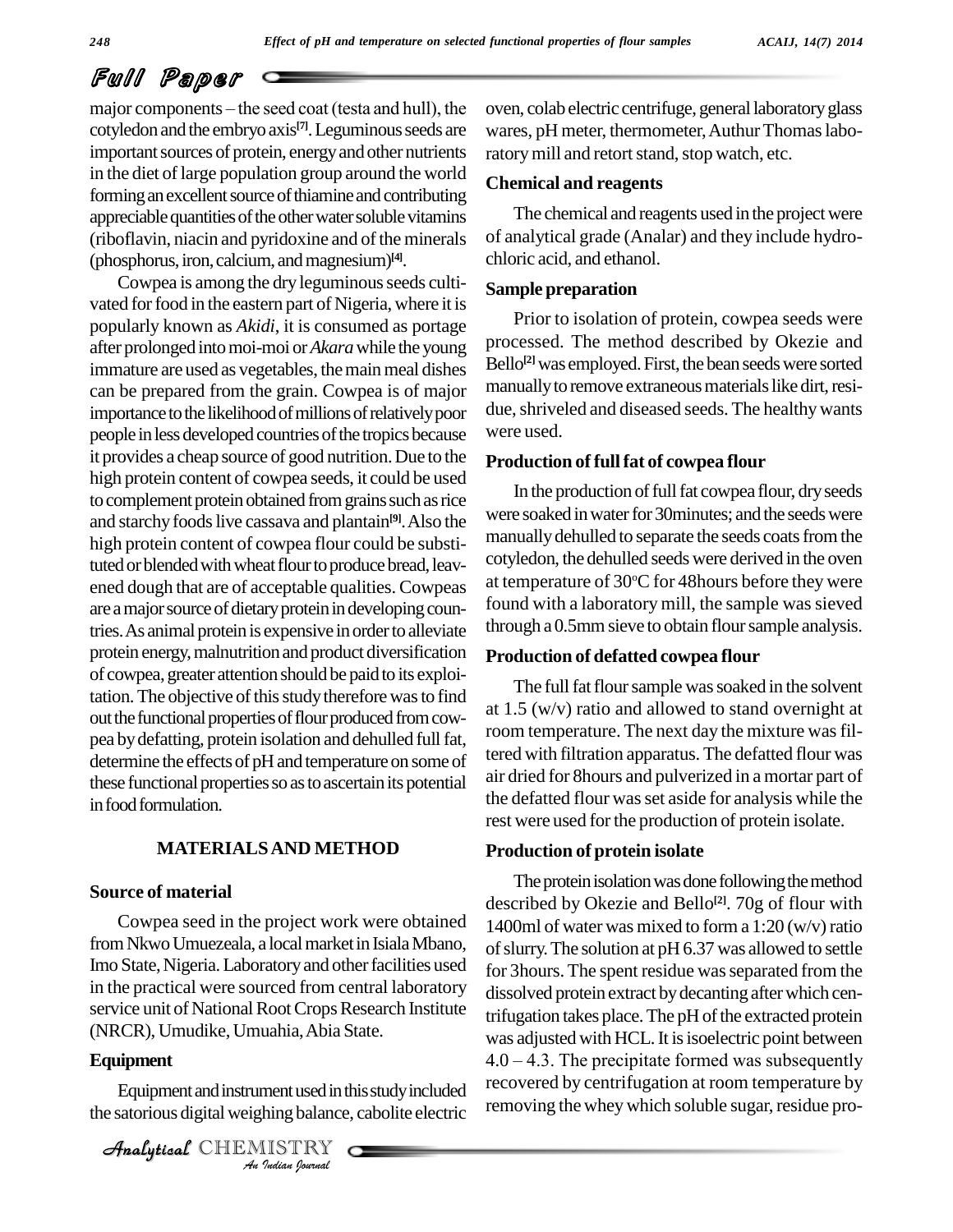tein, peptides salt, minor constituents. The resulted curd protein isolated wasthen dried under air using a desic cator before grinding and sieving took place.

#### **Methods**

#### **Seed characteristics**

The characteristics were determined following the procedure of Fashakin and Fasanya **[10]**. The raw seeds were randomlyselected and then examined by subjective methods for shape, testa texture, seed colour, eye colour and testa attachment to the cotyledon. The de gree of attachment was described assmooth or rough depending on how the seeds appear to the eye.

#### **FUNCTIONALPROPERTIESOFFLOUR SAMPLES**

The functional properties of cowpea floursamples (full fat, defatted, protein isolate) were determined us-







**Figure 2 :Flow diagramof commercialprocessing of defatted cowpea flour**

ing the methods specified by Okaka and Potter **[7]**; Okezie and Bello<sup>[2]</sup> and Nawansinga Rao (1982).

#### **BULKDENSITY**

The method of Okaka and Potter **[8]** was used. 3 grams of flour sample was measured into a calibrated measuring cylinder. The bottom of the cylinder was tapped repeatedly on a pad placed on a laboratory bench. Tapping was done until there was no further reduction in the volume occupied by the sample. The bulk density was determined as the ratio of the weight of the sample to its volume calculated as shown below.

#### **Bulk density = W/V**

Where  $W = weight$  of sample in gram;  $V = volume$  of sample in cubic centime.

#### Analytical**SWELLINGINDEX**

**E** method of<br> **IISTRY**<br>IISTRY Swelling index was calculated using the method of

Analytical CHEMISTRY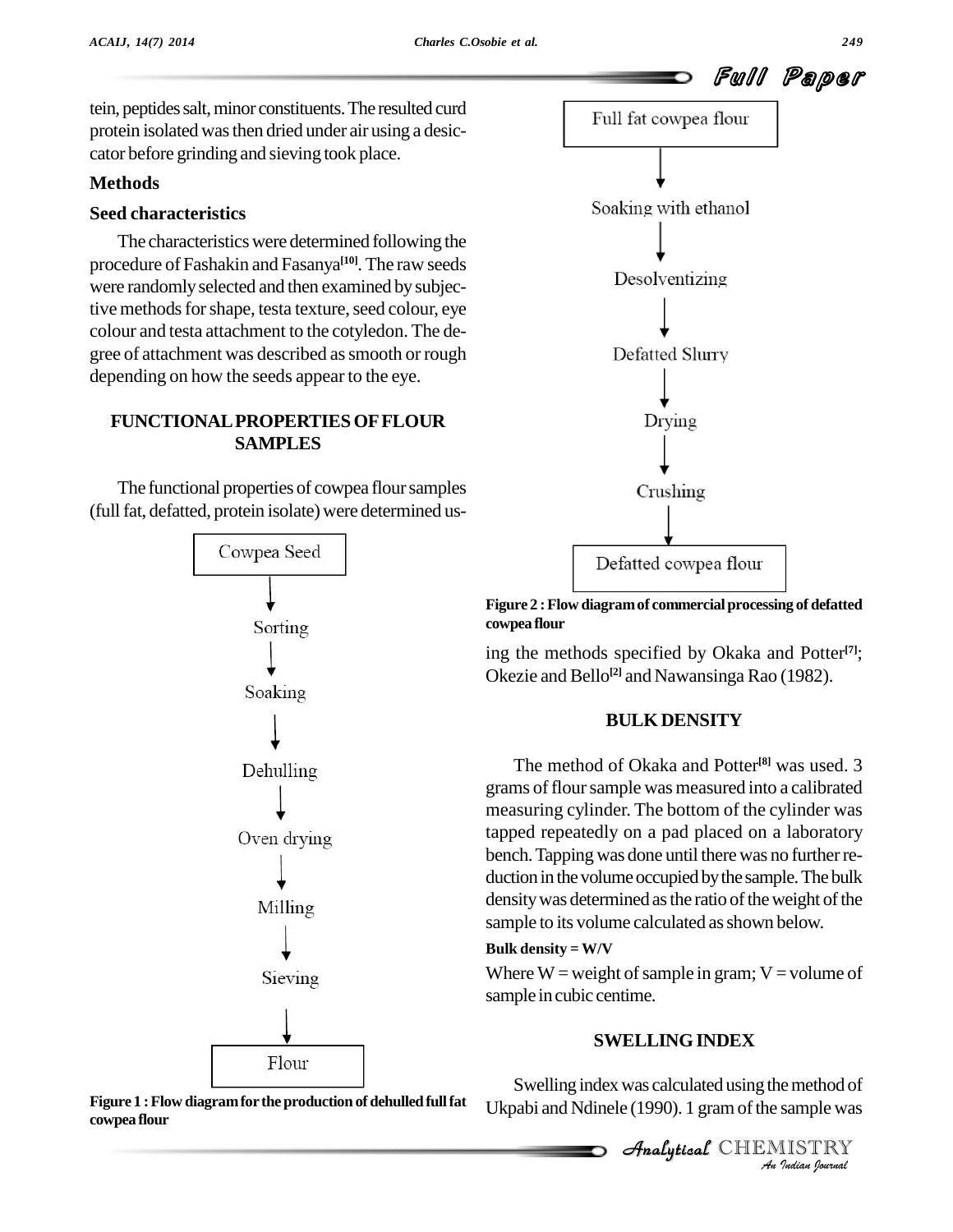

weighed and dispersed into a test tube, leveled and the highest noted. Distilled water (10mls) was added and allowed to stand for 1hour. The height was then re corded and the swelling index calculated asthe ratio of the final height to the initial height.

#### Swelling index =  $H_2/H_1$

Where  $H_2$  = Final height;  $H_1$  = Initial height.

#### **WATERABSORPTION CAPACITY**

This is determined as the weight of water absorbed and held by 1 gram of the sample<sup>[8]</sup>. 1 gram of the sample was weighed and put into a test tube and 10mls of distilled water was added to the sample and mixed well. The mixture was allowed to stand for 30minutes at room temperature. The mixture was centrifuged at 3500rpm for 30 minutes. The supernatant was decanted and measured.

#### **Therefore, WAC=V<sub>1</sub> – V<sub>2</sub>**

Where: WAC = Water absorption capacity;  $V_1$ =Initial volume of distilled water;  $V_{2}$ =Final volume of distilled water.

#### **OILABSORPTION CAPACITY**

This was determined in the same wayas water ab-

**IION CAPA**<br>*I* in the same<br>*IISTRY* CHEMISTRY sorption capacity. However, a refined vegetable oil was used in place of water and the time allowed for absorption was longer (1 hour at room temperature as against 30 minutes for water. The oil absorption capacity was determined by differences, as the volume of oil absorbed and holds by 1 gram of the sample as shown below. **Oil absorption capacity <sup>=</sup> (initial volume of oil) <sup>ñ</sup> (Final vol ume of oil)**

#### **GELATIONCAPACITY**

Ten grams (10g) of sample was weighed into a beaker with 27mls of water and heated until gelling point. The temperature at which it gelled was measured using a thermometer.

#### **EMULSIONCAPACITY**

The method used was done by the method de scribed by Okezie and Bello<sup>[2]</sup>. 1gram of sample was mixed with 5mls of distilled water in a test tube and shake for 30 seconds. 5mls of refined oil was also added and shake continuously until properlymixed.The test tube wasleft to stand for 30minutes. The height of oil separated from the sample was measured. The emul sion capacitywas expressed asthe amount of oil emul sified and held per gram of the sample. It is shown be-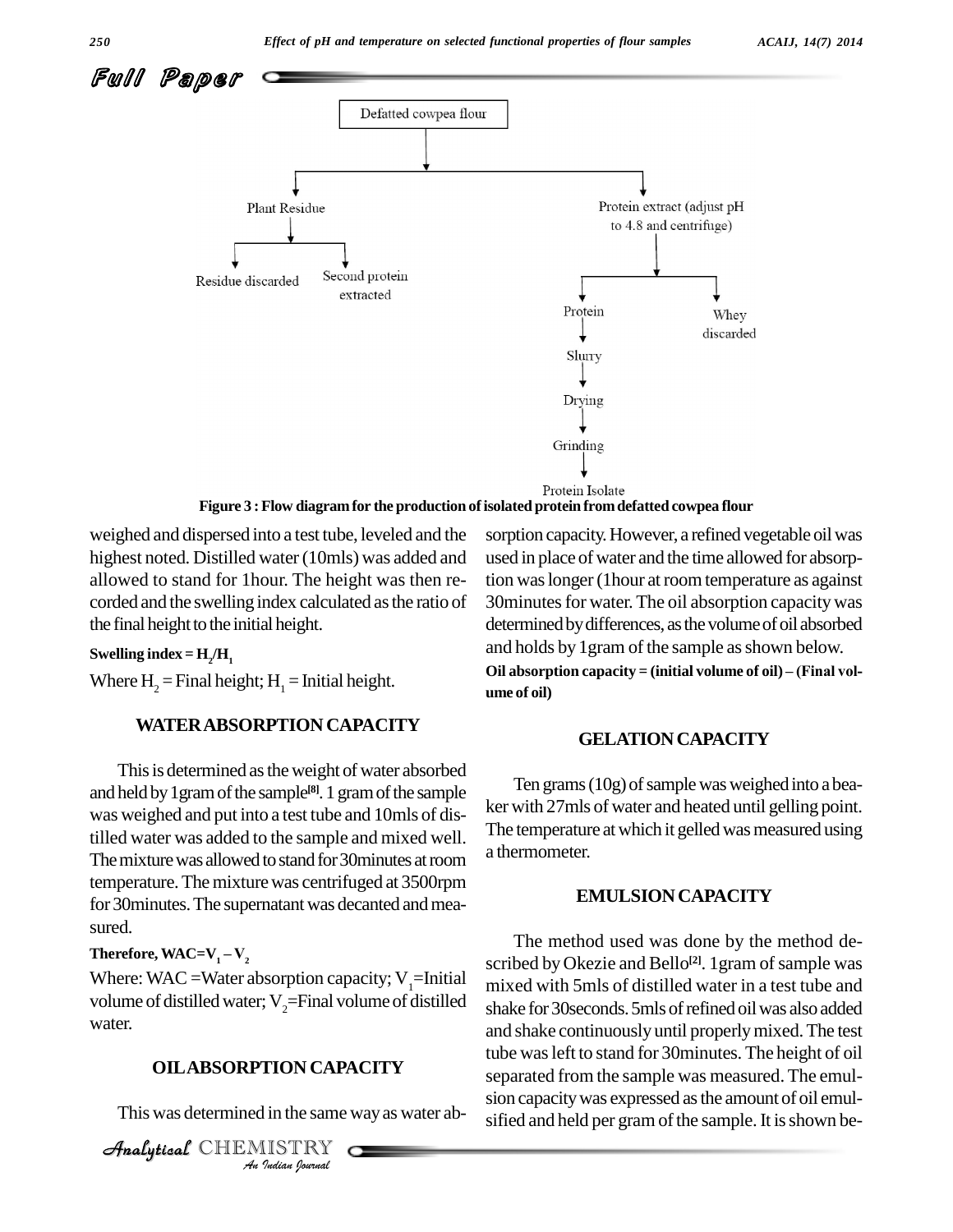low:

**Emulsion capacity = (Emulsion height/Water Height) x 100**

**FOAMINGCAPACITY**

The method of Nawasinga Rao (1982) was used. 1 gram of sample was mixed with 10mls of distilled water and blended for 5minutes. After the resulting mixture, the height of foam was recorded after 30 seconds. The foaming produced after whipping. It is calculated as;  $(0$ <br>**Foaming capacity** =  $(\mathbf{V}_a - \mathbf{V}_b)/\mathbf{V}_b \times \mathbf{x}$  **100/1** in

Where  $V_a$  = height after whipping;  $V_b$  = height before whipping.

#### **WETTABILITY**

This was determined as the time (in seconds) taken by a unit weight  $(1g)$  of the flour sample to get completely wet on the sample of water under laboratory conditions. The method used was described by Okezie and Bello<sup>[2]</sup>. About 400mls of water was measured into a clean glass beaker(600mls capacity).With the aid of retort stand, it was arranged such that a clean test tube was clamped in an inverted position over the water in the beaker. The clamped position was adjusted such that the distance from the mouth of the test tube to the surface of water in the beaker was exactly 10cm both the water in the beaker and the clamped position were marked with masking tape.

Subsequently, 1 gram of the sample was weighted into the marked test tube and its mouth covered with a thumb. It was carefully inverted over the water and clamped with the retort stand at the marked spot without removing the thumb. With the stop watch, set to read, the thumb was removed and the sample allowed to fall into the water surface as the stop watch was put simultaneously.

The flour samples were observed and the stop watch stopped as the last few samples got wet. This experiment was repeated three times for each sample and the means values taken.

#### **STATISTICALANALYSIS**

Experimental datawere analyzed using analysis of

variance (ANOVA) and Duncan's multiple range test were used to determine significantly different means.

#### **RESULTAND DISCUSSION**

TABLE 1 shows functional properties of full fat, defatted and protein isolated cowpea flours. Bulk density (BD) was highest in t full fat cowpea flour  $(1.88g/$ ml) and lowest in the protein isolated cowpea flour  $(0.06g/ml)$ . There was a significant difference (P < 0.05) in the BD of the cowpea flour samples.

**TABLE1 :Functional properties offullfat,defatted and protein isolate cowpea flours**

| Sample BD WAC OAC FC EC SI GT          |  |  |                                                                                                                         |  |
|----------------------------------------|--|--|-------------------------------------------------------------------------------------------------------------------------|--|
| $\mathbf{F}$                           |  |  | $1.88^a$ 2.13 <sup>c</sup> 3.23 <sup>b</sup> 16.97 <sup>a</sup> 82.16 <sup>b</sup> 1.62 <sup>c</sup> 80.20 <sup>b</sup> |  |
| DF                                     |  |  | $1.35^{b}$ $2.43^{b}$ $2.32^{c}$ $3.01^{c}$ $88.07^{a}$ $1.85^{b}$ $81.97^{a}$                                          |  |
| ISO -                                  |  |  | $0.06^c$ 3.03 <sup>a</sup> 5.49 <sup>a</sup> 33.23 <sup>a</sup> 46.57 <sup>c</sup> 3.14 <sup>a</sup> 0                  |  |
| LSD 0.03 0.16 0.14 0.80 1.24 0.11 0.27 |  |  |                                                                                                                         |  |

 $*$ All values are expressed as mean  $\pm$  SD of these determina**tions. Mean values down the columns with different superscriptions are significantly different (p<0.05)**

**Key: FF = full fat cowpea flour; Df = dehulled full fat cowpea flour; ISO = Isolated protein defatted cowpea flour; BD= Bulk density; WAC= Water absorption capacity; OAC= Oil absorption capacity; FC= Foaming capacity; EC= emulsion capacity; SI= Swelling index; GI= Gelatinization temperature and; LSD= Least significant difference**

#### **BULK DENSITIES**

density in the protein isolate cowpea flour is that it will *Indian Indian Indian Indian Indian Indian Indian Indian Indian Indian Indian Indian Indian Indian Indian Indian Indian Indian Indian <i>Indian Indian Indian Indian Indian Indian <i>Indian I* Bulk densities of full fat cowpea flour and defatted cowpea flour gave appreciable values of 1.88 and 1.35g/ml, respectively. These values were higher than the previous values of<sup>[5]</sup> which ranged from  $0.69$  – preciable values of 1.88 and<br>These values were higher than<br><sup>[5]</sup> which ranged from 0.69 – 0.80glml.However,BDof protein isolate cowpea flour was lower. High bulk density obtained in the full fat and defatted cowpea flours showed that the flours were heavy. They will occupy less space per unit weight during packaging and this is vice verse for the protein isolated cowpea flour **[5]**. The low bulk density in the protein isolated cowpea flour makes it easier to transport due to higher weight. The disadvantage of the low bulk more packaging material per unit weight which may result to high packaging cost. Padmasshree *et al*(1987) reported that high bulk density is desirable for greater

Analytical CHEMISTRY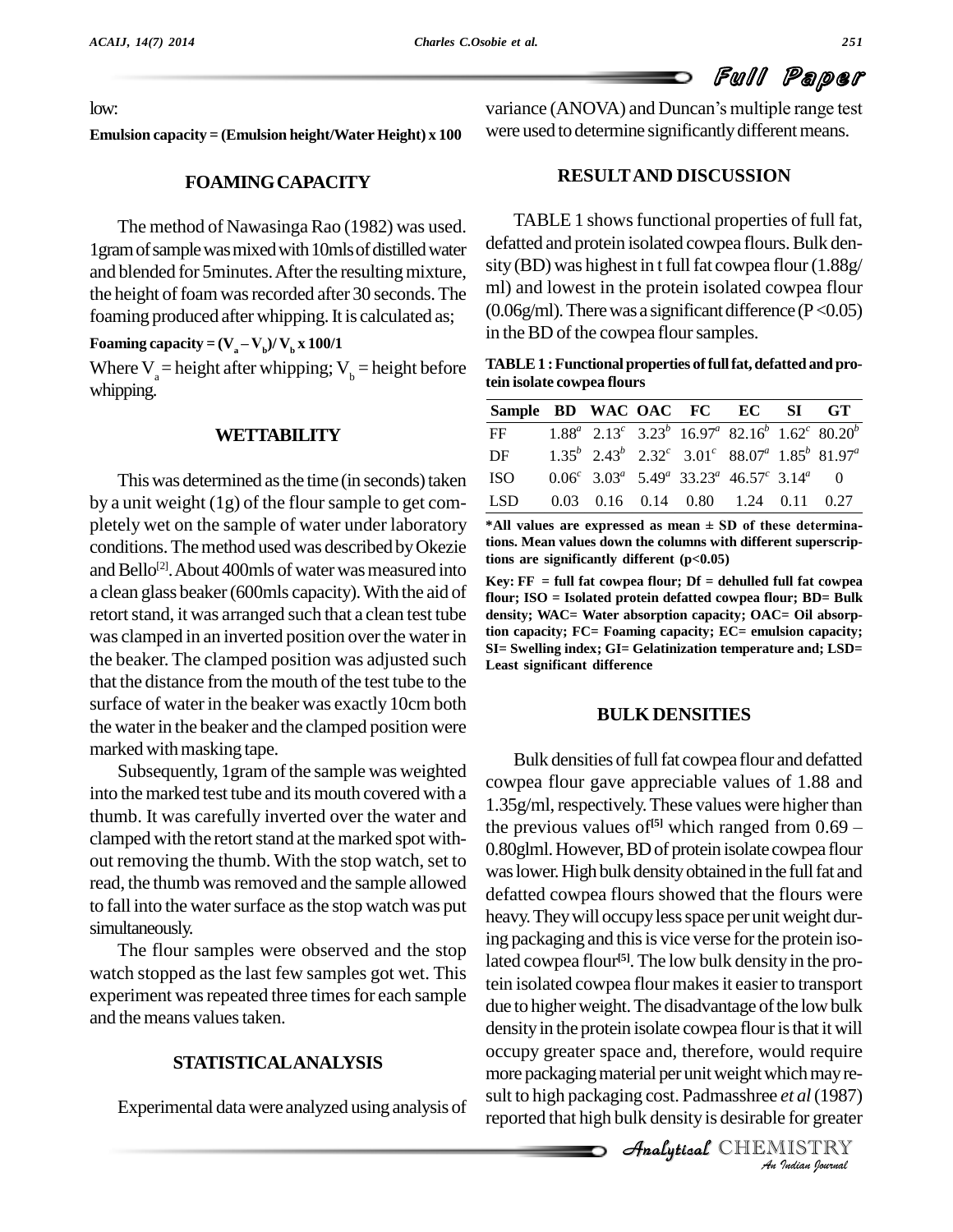ease of dispensability of flours. The bulk density of flour protein is important in the preparation of infant food lower than the  $10.00\pm0.07$  to  $21.00\pm0.06$ ml of flours formulations. High bulk density, limits caloric and nutrient intake per feed of the child which can result in growth faltering. Low bulk density for flour protein is advantageous for infants as both calorie and nutrient intake is enhanced per feed of the child. Akpata and Akubor<sup>[11]</sup> d reported that low bulk density of flours will be an advantage in the formulation of complementary foods. Protein isolate cowpea flour could be most suitable for production of complementary foods.

Water absorption capacity (WAC) was highest in protein isolate cowpea flour (3.03ml/g) and lowest in full fat cowpea flour  $(2.13 \text{ml/g})$ . These was a significant difference  $(p<0.05)$  in the WAC of the flour samples. WAC of the flours were higher than the value reported byChinma *et al.* **[3]** which ranged from 1.66 to 1.94ml/ g, for cowpea varieties in Nigeria.

However, WAC of cowpea flour samples were within the values reported by Appiah *et al*.<sup>[5]</sup> which Emulsi range from  $1.89 \pm 0.02 - 2.15 \pm 0.03$ ml/g for cowpea varieties in Ghana. The highest WAC obtained protein isolate cowpea flour confirms with the report of Butt and Batool<sup>[12]</sup> that the ability of protein to bind water is cosit indicative of its water absorption capacity.Also, the observed variation inWAC among the cowpea flours may be attributed to different protein concentration, their changes of interaction with water and their conformational characteristics **[12]**. LowWAC in floursis due to less availability of polar amino acids,<sup>[5]</sup>. WAC is useful foo in food systems such as processed cheese, sausage and bakery products which require hydration to improve handling quality.

Oil absorption capacity(OAC)was highest in protein isolate cowpea flour (5.49ml/g) and lowest in defatted cowpea flour  $(2.32 \text{ml/g})$ . There was a significant different (p<0.05) in the WAC of the flour samples. solution OAC of the cowpea flour samples obtained in the study period were higher than  $0.39 \pm 0.053$  ml/g reported for some a proced OAC of the cowpea flour samples obtained in the study Nigerian cowpeas<sup>[3]</sup> and that reported for Ghana cow- mea were higher than  $0.39\pm0.053$  ml/g reported for some pea which ranged from  $1.95 \pm 0.03$  to  $2.31 \pm 0.06$ ml/g<sup>[5]</sup>.

Foaming capacity (FC) was highest in protein iso-*I*<br>*I* was a significance<br> *I* was a significance<br> *I* ISTRY late cowpea flour  $(33.23%)$  and lowest in defatted cowpea flour(3.01%). There was a significant differences  $(p<0.05)$  in the FC of the cowpea flour samples. FC of full fat cowpea flour was close to the 17.0±0.06ml of

CHEMISTRY

Adom cowpea. FC of protein isolate cowpea flour was Adom cowpea. FC of protein isolate cowpea flour was<br>lower than the  $10.00\pm0.07$  to  $21.00\pm0.06$ ml of flours of cowpea varieties. FC of isolate cowpea flour was appreciably higher than the previously reported values by Appiah *et al.* **[5]**. Foam capacity is determined by measuring an increase in foamvolume upon the intro duction of a gas into a protein dispersion protein. Foams are important in many processesin the beverage and food industries and this has stimulated interest in their formation and stability.They are used to improve texture, consistency and appearance of foods. In food system, foams are found commonly in baked confectionary and other goods. Foam formation and functions de pends on the type of protein, pH, processing methods, viscosityand surface tension.

Emulsion capacity (EC) was highest in defatted cowpea flour (88.07%) and lowest in protein isolate cowpea flour (46.57%). There was a significant difference  $(p<0.05)$  in the EC of the cowpea flour samples. Emulsion capacity measures the maximum oil addition until phase separation occurs.The efficiencyof emulsification by seed proteins varies with the type of protein, its concentration and solubility, pH, ionic, strength, viscosity of the system, temperature and method of preparation of the emulsion.

Swelling index (S.I) was highest in protein isolate  $c$ owpea flour  $(3.141)$  and lowest in full fat cowpea flour samples. The high swelling index observed in protein isolate cowpea flour showed that it could be useful in food systems where swelling is required<sup>[5]</sup>

Gelatinization temperature  $(GT)$  was highest in defatted cowpea flour, (81.97°C) lower in full fat cowpea flour (80.2°C). Gelatinization was not discovered in protein isolate cowpea flour. Gelation is an important structural and rheological property of flour proteins. It is a measure of the charge in consistency of the protein solution when heated at a certain temperature for a given period of time. Gels enhanced the body and texture of a product and their primary function in foods such as meat curds, cheeses is to bind or solidity the free water in the foods. The ability of a protein to form a gel de pends on the type and method of preparation of the protein, its concentration, the rate of heating and cooling, pH and the presence of salts and reducing agents. High protein concentration is required for the gelation of globular proteins while seed coat fraction in flour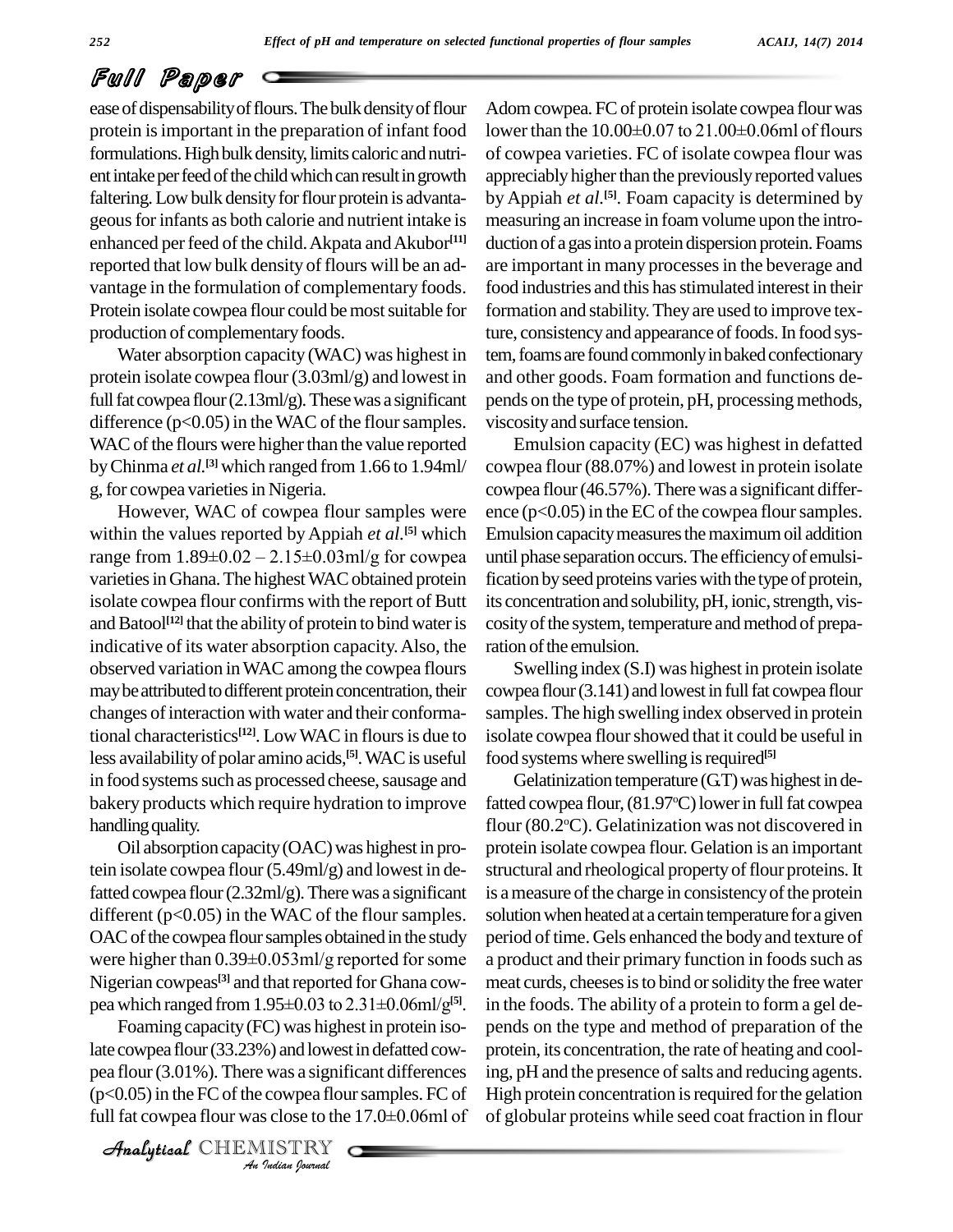proteins interfere with the formation of gels.

#### **EFFECTSOFTEMPERATURE**

Effect of temperature on the water absorption capacity (WAC) of full fat, defatted and protein isolated cowpea flour are shown Figure 4. WAC of full fat cowpea flour was highest at temperature of  $40^{\circ}$ C $(2.10$ ml/ are g) and lowest at  $70^{\circ}$ C (0.6ml/g). WAC of full fat cow- tem pea flours were  $1.7 \text{ml/g}$  and  $1.4 \text{ml/g}$  at  $50^{\circ}$ C and  $60^{\circ}$ C, S.I. respectively. WAC of defatted cowpea flour was lowest at  $70^{\circ}$ C (1.2ml/g) and highest at  $40^{\circ}$ C (2.5ml/g). hi WAC of protein isolate cowpea flour was highest at temperature of  $40^{\circ}$ C (3.0ml/g) and lowest at  $70^{\circ}$ C and (1.3ml/g). WAC of protein isolate cowpea flour was  $2.4$ ml/g and  $1.6$ ml/g at  $50^{\circ}$ C and  $60^{\circ}$ C, respectively. at The trends of the graphs showed that increased in temperature, decrease in water absorption capacity. This was generally observed in full fat and protein isolate cowpea flours. Effect of temperature on foaming ca pacity (FC) of full fat, defatted and protein isolate cowpea flour are shown in Figures 5.FC was lowest at temperature of 70 °C (0.5%) and highest at 40 °C cow (1.90%). FC of full fat cowpea flour were 1.0% and 0.7% and 60 °C and 70 °C Co.2% and highest at 40 °C  $\;$  (60  $\;$ 

 $\rm ^{\circ}C$  and 1.63 at temperature of 50 $\rm ^{\circ}C$  and 60 $\rm ^{\circ}C$ , respec-<sup>o</sup>C cowpea flours and this confirms with the report of  $\rm{C}$  (60 $\rm{C}$  and 120 $\rm{C}$ ) applied to cowpea seeds priors to and 50°C (0.30%) FC of isolated cowpea flour was ml at temperature of  $70^{\circ}$ C and highest at  $40^{\circ}$ C (3.50%). The trends of the graphs in the study showed that increase in temperature caused decrease in foaming ca pacity of full fat, defatted and protein isolate cowpea flours. Effect of temperature on the swelling index (S.I) of full fat, defatted and protein isolate cowpea flours are shown in Figure 6. Swelling index was highest at temperature of  $40^{\circ}$ C (1.69) and lowest at  $70^{\circ}$ C (1.50). S.I. was 1.63 and 1.67 at temperature of  $50^{\circ}$ C and 60°C, respectively. S.I. of defatted cowpea flour was highest at temperature of  $40^{\circ}$ C (1.81) and lowest at  $70^{\circ}$ C (1.56). S.I. of defatted cowpea flour were 1.8 tively. S.I. of protein isolate cowpea flour was highest at temperature of  $40^{\circ}\text{C}$  (3.05) and lowest at  $70^{\circ}\text{C}$  (2.0). S.I. of isolate protein cowpea flours were 2.16 and 2.11 at temperatures of 50 $\degree$ C and 60 $\degree$ C respectively. Generally, the study showed that increase in temperature caused decrease in FC of full fat, defatted and protein isolate cowpea flours. The study showed that in crease in temperature reduces WAC, FC and S.I. of Enwere and Ngoddy **[14]** that hydrothermal treatment





 *Indian Journal*  $\mathcal{A}$ nalytical $\mathcal{C}$ HEMISTRY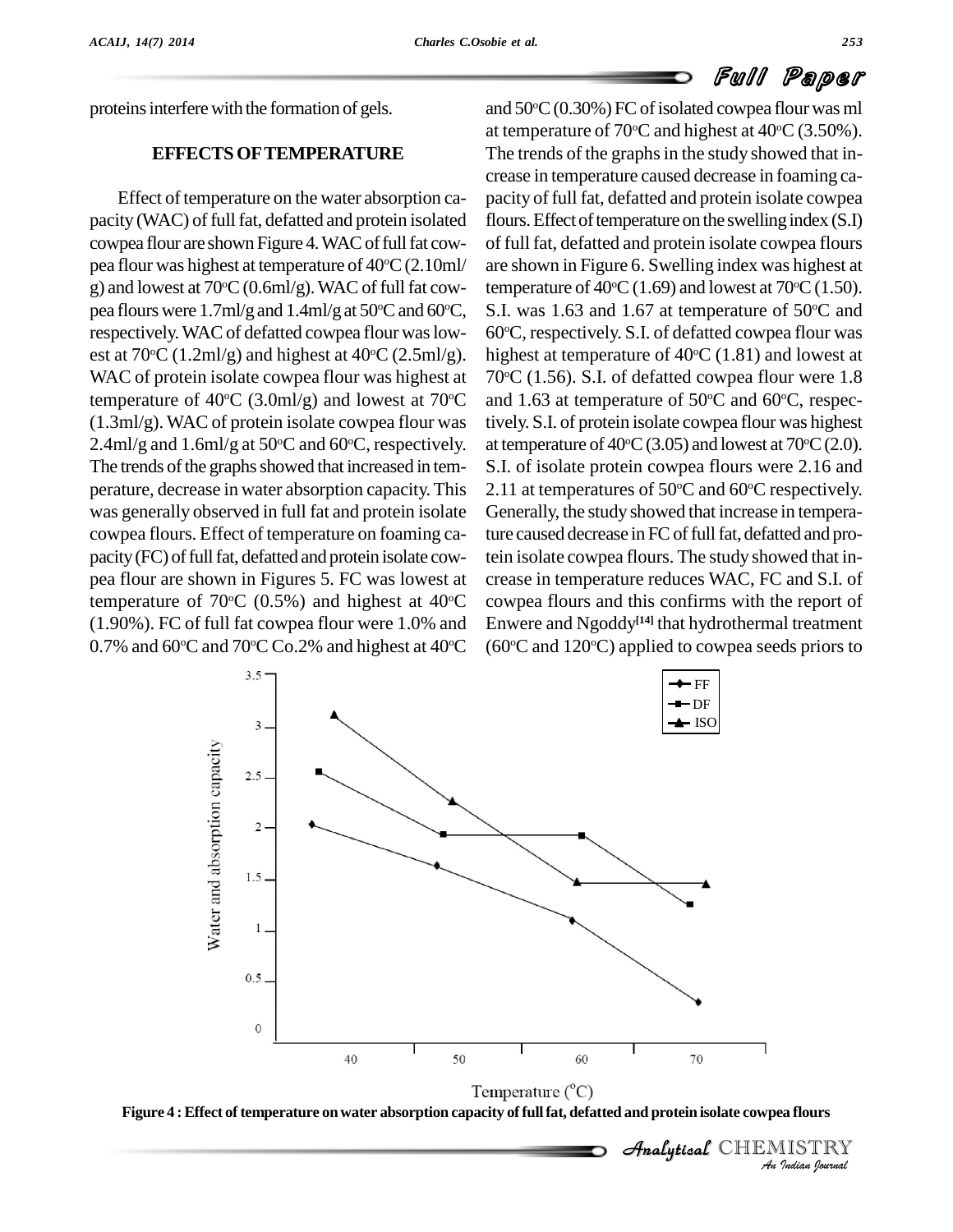

Temperature (°C)





Temperature (°C)

**Figure 6 :Effect of temperature on swelling index offullfat, defatted and protein isolate cowpea flours**

milling decreased essential functional properties such dehulli *Indianal*<br>*Indianal*<br>*Indianal*<br>*Indian bournal*<br>*Indian bournal* Analytical and the solution of properties such a column as nitrogen solubility, water absorption, and swelling as a res and foaming capacities. The initial temperature for 16hrs at 30°C did not alter any selected functional properties and f of the flour. Henshaw andLawal **[6]** reported that wet

dehulling during processing reduced foaming capacity as a result of loss of protein in soak water.They also reported that excessive heat lowered nitrogen solubility and foaming capacity.

CHEMISTRY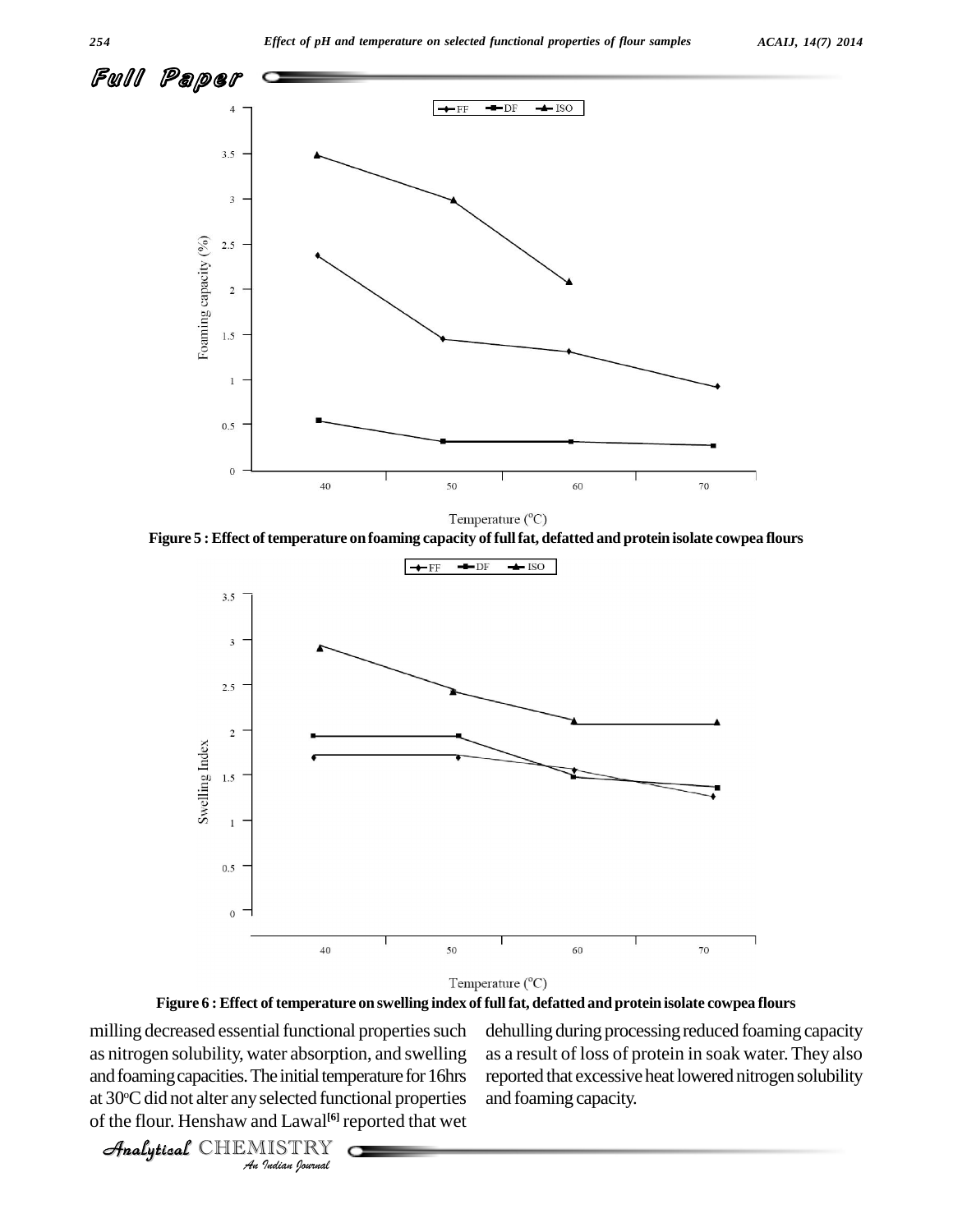

**Figure 7 :Effect of pH onwater absorption capacity offullfat, defatted and proteinisolate cowpea flours**



**Figure 8 :Effect of pH onwater foaming capacity offullfat, defatted and protein isolate cowpea flours**

∍

 *Indian Journal* CHEMISTRY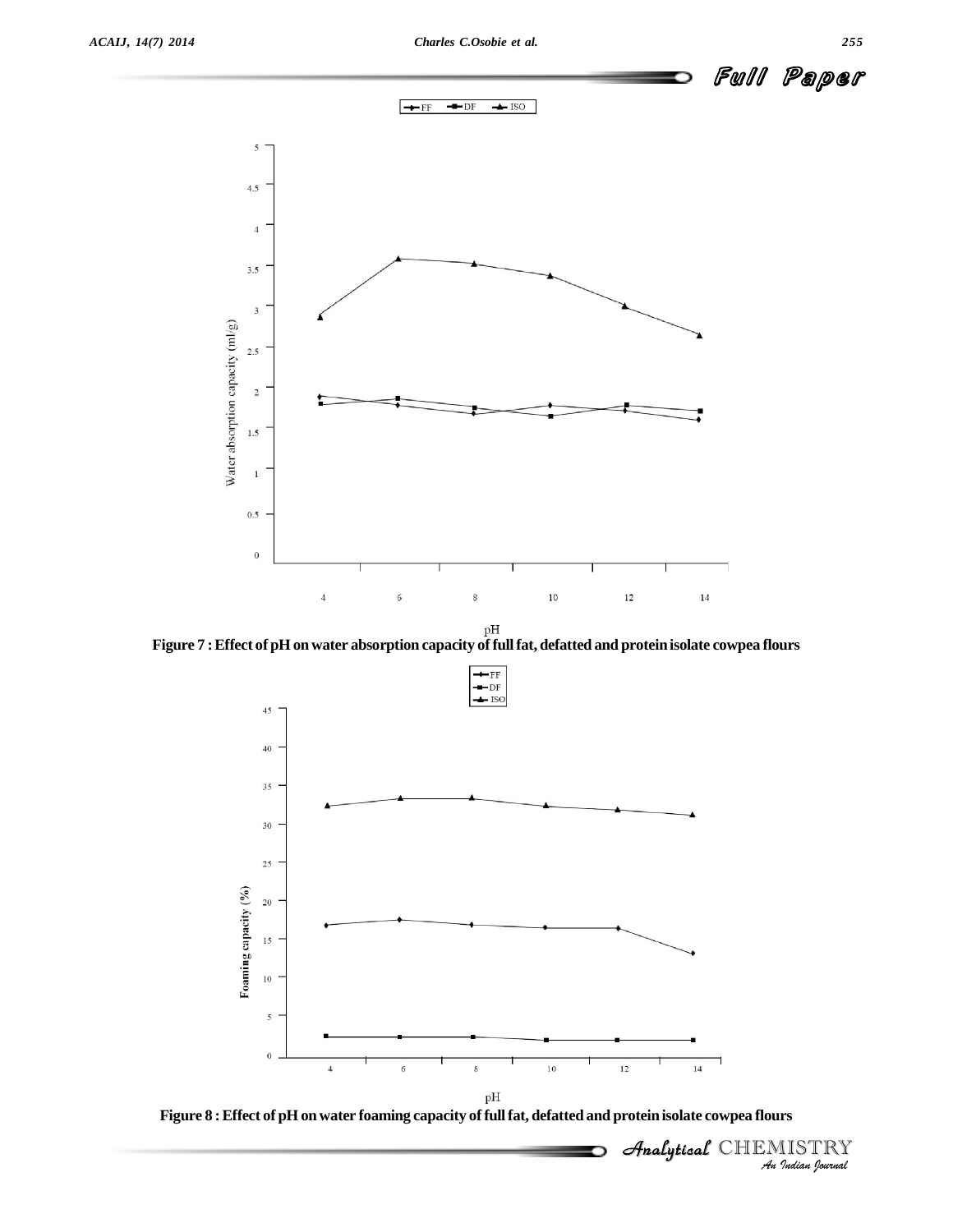

**Figure 9 :Effect of pH on swelling index capacity offullfat, defatted and protein isolate cowpea flours**

**Appendix 1**

#### **EFFECTOFpH**

|               |            |            |            |            |              | Effect of temperature on water absorption capacity | Hi        |
|---------------|------------|------------|------------|------------|--------------|----------------------------------------------------|-----------|
| <b>Sample</b> | 40         | 50         | 60         | 70         | <b>Total</b> | Means $\pm$ SD                                     | 10(2.4)   |
| FF            | 2.10       | 1.7        | 1.4        | 0.6        | 5.8          | $1.425^{\circ} \pm 0.68$                           | values    |
| DF            | 2.50       | 2.1        | 1.9        | 1.2        | 7.7          | $1.925^b \pm 0.54$                                 | $pH$ of 1 |
| <b>ISO</b>    | 3.00       | 2.4        | 1.6        | 1.3        | 8.3          | $2.08^a \pm 0.77$                                  | fatted    |
| Total         | 7.60       | 6.2        | 4.9        | 3.1        |              |                                                    | served    |
| Mean          | 2.53       | 2.07       | 1.63       | 1.03       |              |                                                    | was ob    |
| S.D           | $\pm 0.45$ | $\pm 0.35$ | $\pm 0.25$ | $\pm 0.38$ |              |                                                    | value o   |

#### **The anovaprocedure onwater absorption capacity**

| <b>Source</b>   |   | DF Sum of Square Means Square F value $Pr > 7$       |            |       |        |
|-----------------|---|------------------------------------------------------|------------|-------|--------|
| Model           | 2 | 1.26000000                                           | 0.63000000 | 94.50 | < 0001 |
| Error           | 6 | 0.04000000                                           | 0.006666   |       |        |
| Corrected total | 8 | 1.30000000                                           | 67         |       |        |
|                 |   | R = square: 0.969231; Coeff Var: 3.223013; ROOT MSE: |            |       |        |
|                 |   | 0.081650; WAC Mean: 2.533333                         |            |       |        |
|                 |   |                                                      |            |       |        |
|                 |   | Analytical CHEMISTRY<br>An Indian Operval            |            |       |        |

CHEMISTRY

Effect of pH on the water absorption capacity of full fat, defatted and protein isolate cowpea flours are shown in Figure 7.

 $\overline{0.68}$  10 (2.4ml/g) pH at acidic medium of 4 and 6 gave WAC<br>values of 2.1ml/g and 2.2ml/g, respectively. Alkaline values of 2.1 ml/g and 2.2 ml/g, respectively. Alkaline<br>0.54 pH of 14 gave the lowest value of WAC  $(1.8 \text{ml/g})$  de-0.54 pH of 14 gave the lowest value of WAC (1.8ml/g) de-<br>0.77 fatted cowpea flour showed that high WAC was ob-High WAC was observed at alkaline pH of 8 and pH of 14 gave the lowest value ofWAC (1.8ml/g) deserved at alkaline pH 8 (2.5ml/g) while lowest WAC was observed at acidic pH of 4(2.0ml/g).WAC at pH value of 6,10, 12 and 14,were 2.3ml/g, 2.3ml/g, 2.1ml/ g and 2.1ml/g, respectively.

> Protein isolate cowpea flour showed that WAC was higher at acidic pH of  $6(4.3ml/g)$  and lower at acidic pH of 4(3.1ml/g). Effect of pH on foaming capacity (FC/or full fat, defatted cowpea flour showed that FC was highest at alkaline pH of 14 (4.50%) and lowest at acidic pH of 4 and 6 (2.7%). Isolated protein cowpea flour showed that FC was highest at alkaline pH of 14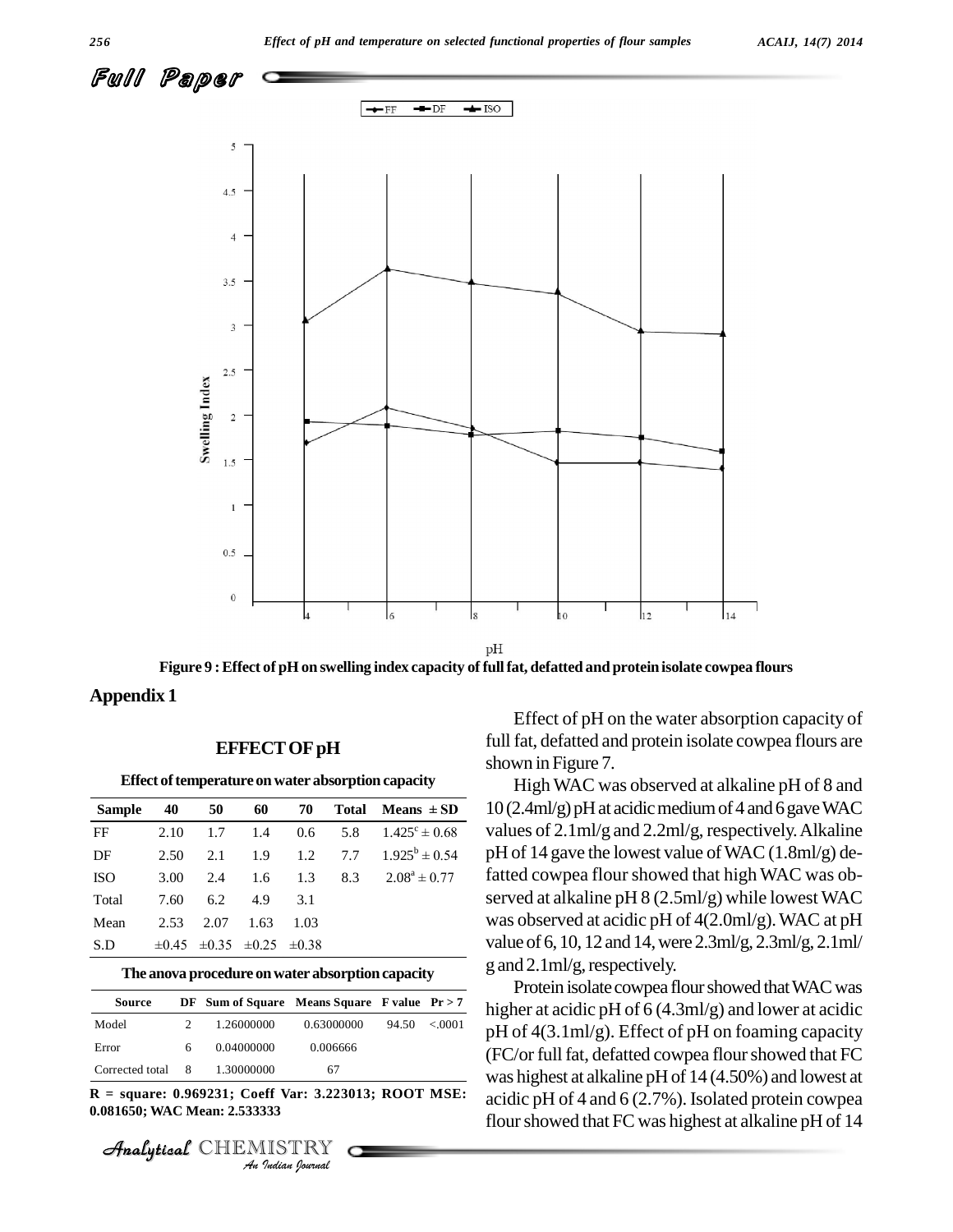(40.37%) and lowest at acidic pH of 4(33.03%). Effect of pH on swelling index (S.I) of full fat cowpea flour was highest at alkaline pH of 8(2.13) and lowest at alkaline pH of 14 (11.75).

### **Appendix 2**

#### **Appendix 3**

|            |      |            |            |            | Effect of temperature on foaming capacity |                          |
|------------|------|------------|------------|------------|-------------------------------------------|--------------------------|
| Sample     | 40   | 50         | 60         | 70         | <b>Total</b>                              | Means $\pm$ SD           |
| FF         | 1.9  | 1.0        | 0.7        | 0.5        | 4.1                                       | $1.025^{\rm b} \pm 0.62$ |
| DF         | 0.3  | 0.3        | 0.2        | 0.2        | 1.0                                       | $0.250^{\circ} \pm 0.06$ |
| <b>ISO</b> | 3.5  | 3.25       | 1.8        | $\theta$   | 8.6                                       | $2.138^9 \pm 0.61$       |
| Total      | 5.7  | 4.55       | 2.7        | 0.7        | <b>LSD</b>                                | $(0.05\%) = 0.02$        |
| Mean       | 1.90 | 1.52       | 0.90       | 0.23       |                                           |                          |
| S.D        | ±1.6 | $\pm 1.54$ | $\pm 0.82$ | $\pm 0.25$ |                                           |                          |

#### **The anovaprocedureon foaming capacity**

| Source                        |    | DF Sum of Square Means Square F value $Pr > 7$ |                              |  |
|-------------------------------|----|------------------------------------------------|------------------------------|--|
| Model                         |    | 1372.842867                                    | $686.421433$ $4331.95$ < 001 |  |
| Error                         | 6. | 0.950733                                       | 0.158456                     |  |
| Corrected total 8 1373.793600 |    |                                                |                              |  |

**R = square: 0.999308; Coeff Var: 2.244304; ROOT MSE: 0.398065; WAC Mean:17.73667**

|               |      |      |                                       |      |      | Effect of temperature on swelling index capacity |     | rica            |
|---------------|------|------|---------------------------------------|------|------|--------------------------------------------------|-----|-----------------|
| <b>Sample</b> | 40   | 50   | 60                                    | 70   |      | Total Means $\pm$ SD                             | [6] | F.C<br>me       |
| FF            | 1.6  | 1.63 | 1.67                                  | 1.5  | 6.40 | $1.60^{\rm b} \pm 0.07$                          |     | Tro             |
| DF            | 1.81 | 1.8  | 1.63                                  |      |      | 1.56 6.80 $1.70^b \pm 0.12$                      | [7] | J.C             |
| <b>ISO</b>    | 3.05 | 2.61 | $2.11 \quad 2.0$                      |      |      | 9.77 $2.44^{\circ} \pm 0.48$                     |     | ces             |
| Total         | 6.46 |      |                                       |      |      | 6.04 5.41 5.06 LSD $(0.05\%) = 0.26$             |     | En <sub>1</sub> |
| Mean          | 2.15 | 2.01 | 1.80                                  | 1.69 |      |                                                  | [8] | J.C             |
| S.D           |      |      | $\pm 0.78 \pm 0.52 \pm 0.27 \pm 0.27$ |      |      |                                                  |     | $\cos$          |

#### **The anova procedure on swelling index capacity**

| Source            |   | DF Sum of Square Means Square F value $Pr > 7$ |                            |  |
|-------------------|---|------------------------------------------------|----------------------------|--|
| Model             |   | 4.04615556                                     | $2.02307778$ 679.39 < 0001 |  |
| Error             | 6 | 0.01786667                                     | 0.00297778                 |  |
| Corrected total 8 |   | 4.0642222                                      |                            |  |

**R = square: 0.995604; Coeff Var: 2.475409; ROOT MSE: 0.054569; WAC Mean: 2.204444**

### **CONCLUSION AND RECOMMENDATION** [11] MJ Alpata BLA

The study showed the full fat, defatted and protein isolate cowpea flours gave good functional properties 353–362 (1999).

which could be exploited for food formulation. They can be used as composites or blends with conventional flours which are low in protein. The study recommends the utilization and promotion of the cowpea flours as this can go a long way to alleviate protein malnutrition and food insecurity.

#### **REFERENCES**

- **[1]** A.I.Ihekoronye, P.O.Ngoddy; Integrated Food Sci ence and Technology for the tropics. 1<sup>st</sup> Edition, Macmillan Publishers; New York, **(1985)**.
- [2] B.O.Okezie, A.B.Bello; Physico–chemical and functional properties of winged bean flour and iso-<br>late, compared with soy isolate. J.Food Sci., 53,<br>450–454 (1988). late, compared with soy isolate. J.Food Sci., **53**,
- **[3]** C.E.Chinma, I.C.Alomede, I.G.Emelife; Physico-chemical and functional properties of some Nigerian cowpea varieties. Pak.J.Nutr., **7(1)**, 186–190 chemical and functional properties of some Nige-**(2008)**.
- **[4]** C.Ramcharran, A.D.Walker; Changes in the cooking quality and nutritional value of starchy legumes<br>due to adverse storage conditions. J.Plants Foods,<br>**6**, 73–88 (**1985**). due to adverse storage conditions. J.Plants Foods,
- **[5]** F.Appiah,J.Y.Asibuo, P.Kumah; Physical and functional properties of bean flours of three cowpea (Vigna unguiculata L. Walp) varieties in Ghana. Aftional properties of bean flours of three co<br>(Vigna unguiculata L. Walp) varieties in Ghana<br>rican J.Food Sci., **5(2)**, 100–104 (2011).
- $\frac{1}{\text{S}}$  **[6]** F.O.Henshaw, S.O.Lawal; Effects of processing method on the functional properties of cowpea flour.<br>Trop.Sci., **33**, 377–386 (**1993**). method on the functional properties of cowpea flour.
	- [7] J.C.Okaka; Cereals and legumes: storage and processing technology. Data and Micro System Publ., Enugu., 2–13 (1997). cessing technology. Data and Micro System Publ.,
	- **[8]** J.C.Okaka, N.N.Potter; Functional properties of cowpea-wheat flour blend in bread making.J.Food J.C.Okaka, N.N.Potter; Funct<br>cowpea-wheat flour blend in br<br>Sci., **42**, 828–833 (1977).
	- **[9]** J.Doughty,A.Walker; Legumesin human nutrition. 2 nd Edition, Food and Agriculture Organisation of the United Nations. FAO and Nutrition Paper No. 20, Rome, **(1982)**.
	- **[10]** K.B.Fashakin,J.I.Fassanya; Chemical composition and nutritive changes of some improved varieties<br>of cowpea (Vigna unguiculata). J.Tropical Sci., 28,<br>111–118 (**1988**). of cowpea (Vigna unguiculata).J.Tropical Sci., **28**,
	- *Inoposition and<br>
	Drange (Cition Mutr., 54,<br>
	IISTRY* Analytical**[11]** M.I.Akpata, P.I.Akubor; Chemical composition and selected functional properties of sweet orange (Cit-<br>rus sinensis) seed flour. Plant Foods Hum.Nutr., **54**,<br>353–362 (**1999**). rus sinensis) seed flour. Plant Foods Hum.Nutr., 54,